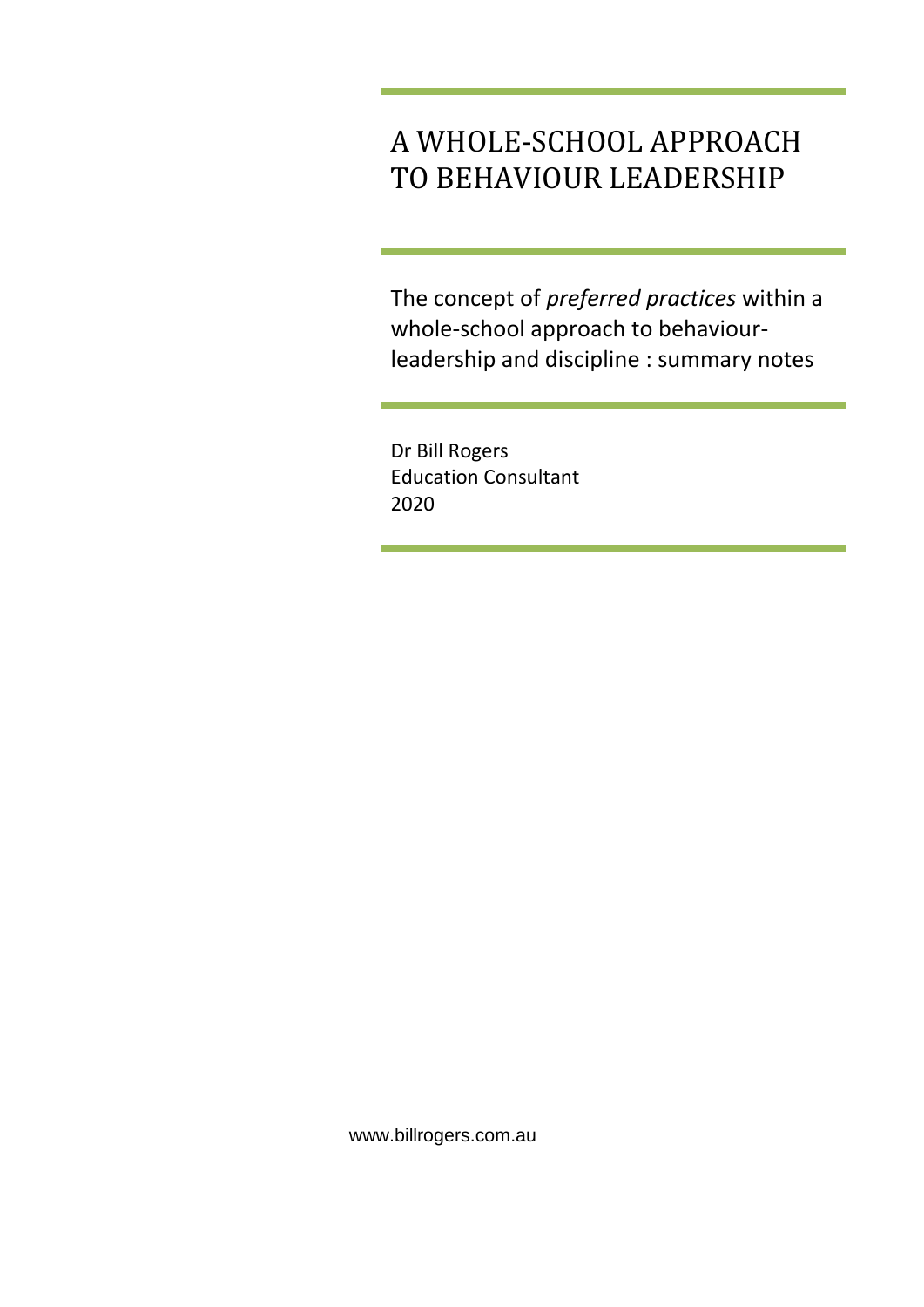# **The concept of 'preferred practices' within a whole-school approach to behaviour-leadership**

Bill Rogers Education Consultant

The concept of 'preferred practices' relates to a **school-wide consciousness** about the way we – as teachers – *characteristically* seek to lead and manage student behaviour (bad-day notwithstanding!) Though, even on our bad days our leadership can still model respect as well as normative fallibility.

The term **preferred** is deliberate; there are some behaviour management practices we prefer (when it comes to management and discipline) because of certain values we hold. **Core values** such as mutual regard, mutual respect, equality and dignity of the individual give a clear focus and direction to our daily management and discipline practice.

In relating our preferred practices back to our core values we also give **meaning and purpose** to why we discipline the way we do (our **characteristic** practices). Management and discipline practice, then, becomes purpose driven not merely task-driven.

**The following preferred practices in these notes are outlined for staff discussion.**

[See also, particularly, Rogers, 2006 *Behaviour Management : A Whole-School Approach* (Scholastic, 2<sup>nd</sup> edition). (In the UK : Sage Publications, London).]

#### **A brief note on teacher skill within preferred practices**

It is also worth noting that each 'preferred practice' – noted here – implies thoughtful conception, and utility, of teacher skill. For example the preferred practice No. 3, (p 3, these notes) *The Language of Discipline***... (***least to most intrusive* **management)**, implies that a teacher has a wide repertoire of positive corrective language. A basic example :

two students are talking while the teacher is talking (during whole-class teaching time). Rather than say, "Lucas, Mark, stop talking ..." Or "Lucas ... why<sup>1</sup> are you talking ..." or "Don't talk when I'm teaching ...". The teacher could more thoughtfully say, "Lucas, Mark, you're talking …" (this **briefly** describes what they are doing that is disruptive – *at that point* in the lesson). This 'description of

© Dr Bill Rogers 2020 Preferred Practices : A whole-school approach (23)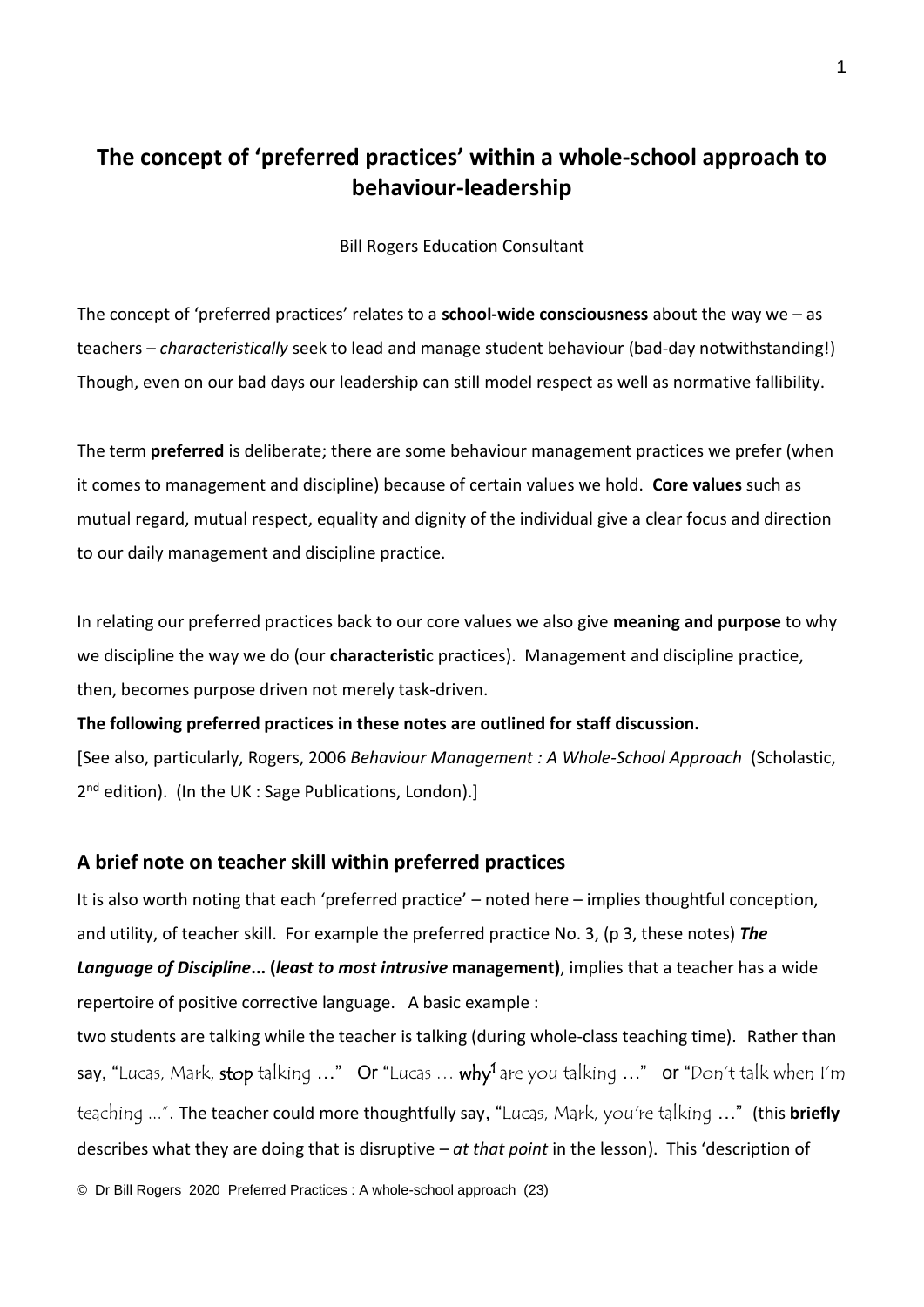reality' is often enough to raise behaviour awareness (in the student/s) and 'invite' their cooperation. Sometimes we will need to add (to that brief descriptive cue) a brief **behavioural** direction, " … Facing this way and listening now. Thank you." '*Facing* and *listening* ...' are the behaviour focus rather than merely saying "Don't talk ..." (which only tells the student what we don't want ...). This is one, small, example of countless examples that could be given. Of course the *mere* words in one's corrective language are hardly enough; one's characteristic tone, respectful manner and expectation [and – where necessary – assertion] all carry conviction, confidence, expectation *or* indecision ...**<sup>2</sup>**

**Preferred practice No. 2** (p 4, these notes) implies skill in managing *potential*, *and actual, conflict* in a way that does not see the teacher engaging in petty emotional, 'brow-beating' or sarcasm, or 'cheapshots' or other unnecessary, 'un-adult' (and unprofessional) teacher behaviour. Even when we need to communicate appropriate anger we can do so by :-

- Assertion rather than verbal hostility or aggression (assertion and respect are not inconsistent behaviours in the way we communicate).
- Communicating our frustration, even anger *briefly* on issues that matter (racist, sexist, abusive language) rather than on less significant issues such as lateness, uniform, homework not done; these are issues that have to be addressed (of course) but issues that merit *concern* rather than *anger*.
- Focusing on the distracting/disruptive *behaviour* or issue at that point rather than reactive behaviour simply directed at the student ... .
- De-escalating the natural tension; using a 'calmer' slower voice *after* having made our point briefly, and as clearly as we can.
- Allowing appropriate cool-off time (even formal 'time-out' where necessary). A time to 'separate' off, 'withdraw; for both teacher and student.
- Engaging in **repairing and rebuilding** with the student at a later stage that day (if possible). It is crucial that the teacher directly involved in the incident(s) take the initiative at this point (with support from senior staff where necessary).

The **skills** of positive correction and the skills of thoughtful follow-up with applied consequences are addressed in ancillary notes – *The Establishment Phase :* 2019

*Preferred* practices imply whole-school commitment to *skilled* discipline and management practice.

© Dr Bill Rogers 2020 Preferred Practices : A whole-school approach (23)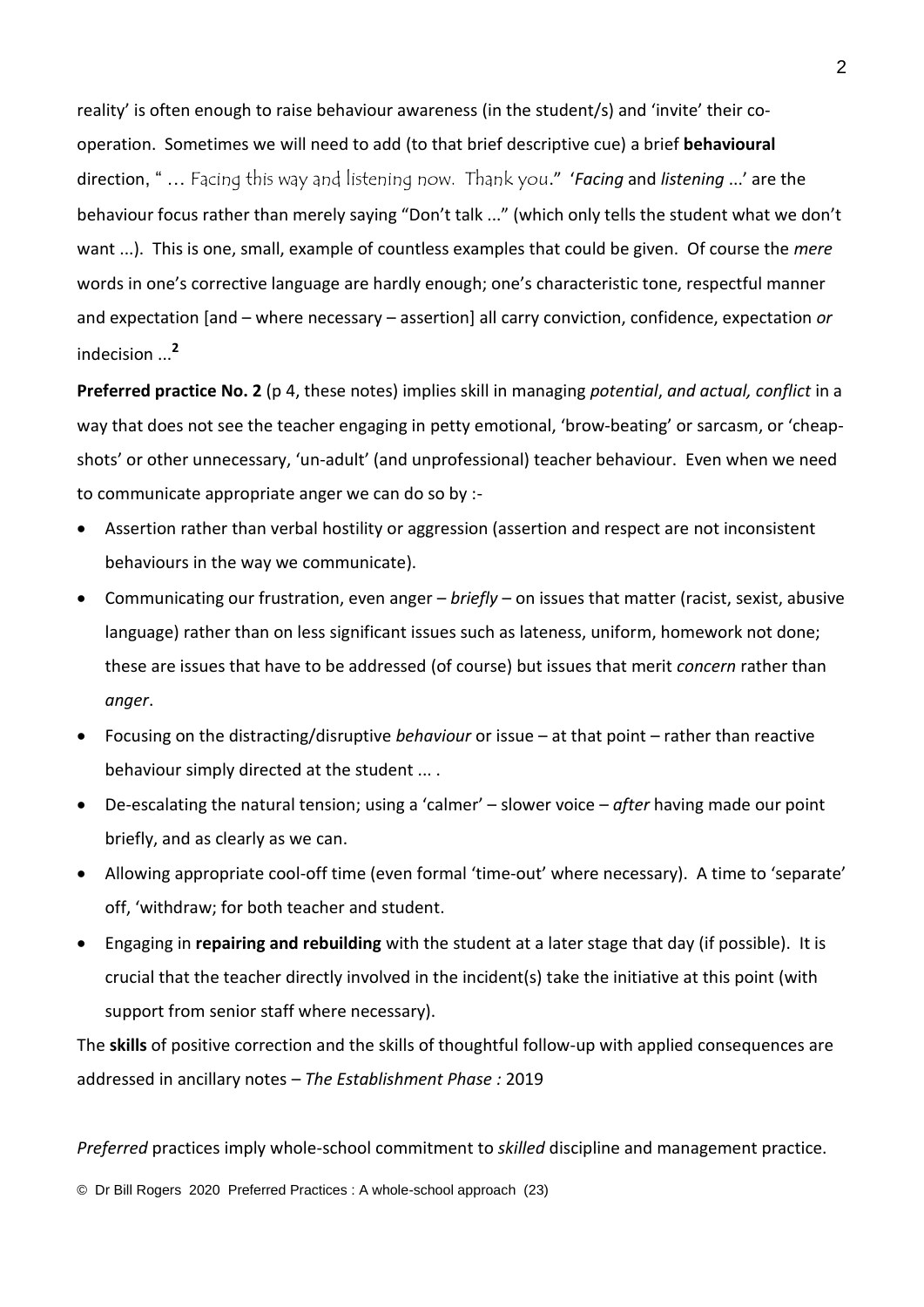## **The concept of 'preferred practices' within a whole-school approach to behaviourleadership**

#### **Core aims and core rights of our behaviour leadership, discipline and behaviour management :-**

Within a whole school plan for behaviour management teachers agree to common behaviour management and discipline practices at the classroom level and 'duty of care' level (in nonclassroom settings) and take **active** responsibility for management and discipline. These *school-wide and preferred practices* do not de-limit a teacher's own sense of professionalism and contextual management and discipline. They – rather – enhance such professionalism and increase the sense of **shared professional consistency across the school.**

**The aims of all management and discipline** are to : enable our student(s) to be aware of and own their behaviour; be accountable for their behaviour; to respect *mutual* rights and to do so within the context of workable relationships with other students, their teachers and to seek to co-operate with others in our learning community.

**The core rights** underpinning all our leadership are : **the right to feel safe**; **the right to learn** (without undue distraction or disruption) and **the right to respect and fair treatment**. These rights entail responsibilities by all. These rights and responsibilities need to be taught and given leadership protection by all teaching and support staff.

The teacher will consciously discipline within these aims – and rights – (above) in order that the primary business of the classroom (teaching and learning) can take place, and that students can feel safe within their school community.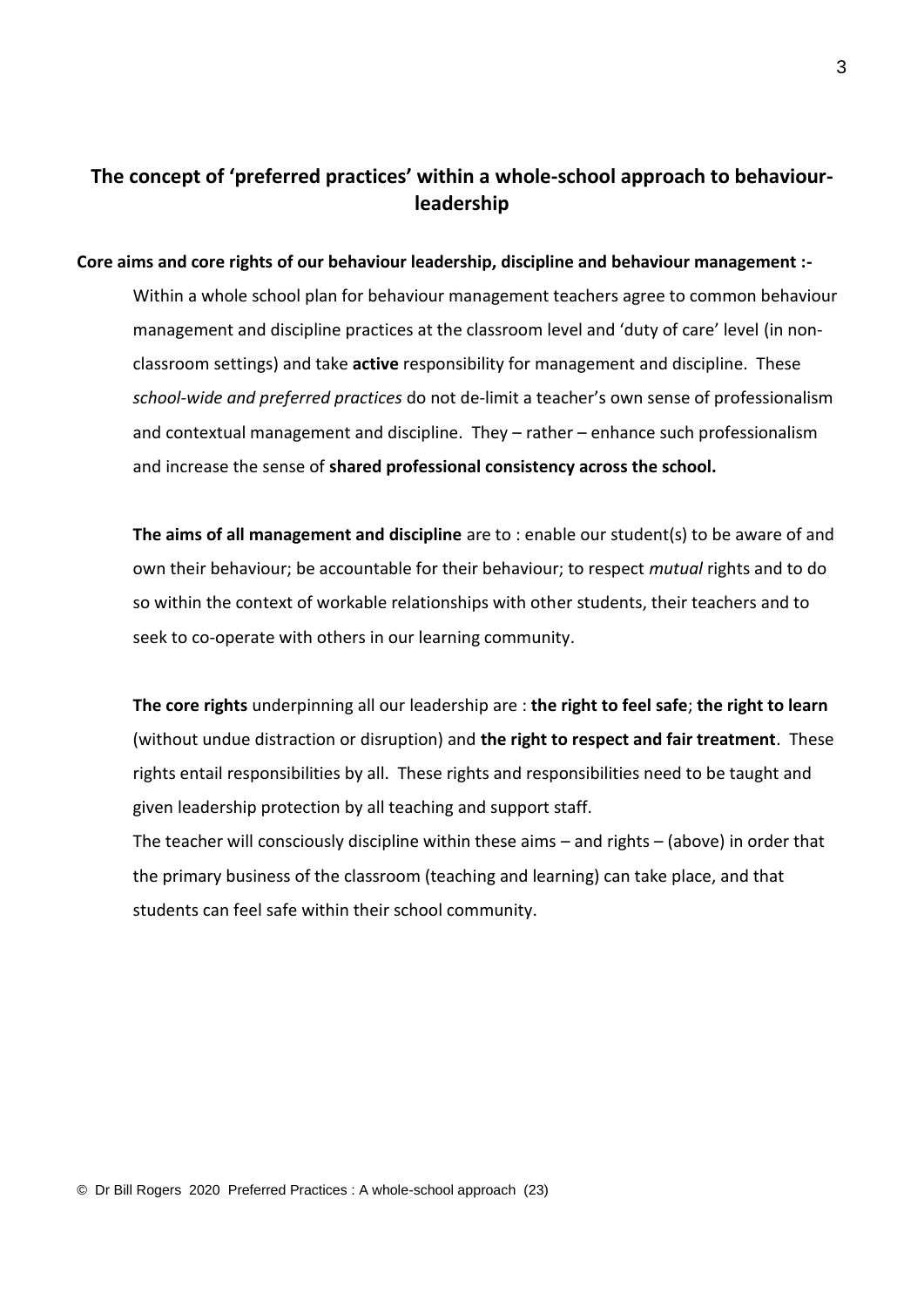#### **Preferred practices**

(1.) Each teacher will establish and clarify **classroom rules responsibilities and consequences** based on a year level framework and known 3Rs (rights, responsibilities and rules). These will be developed with the students in the 'establishment phase' of the year. At secondary level these *core* rights, responsibilities and rules are discussed at tutor / form group level and then fine-tuned / adapted by subject teachers. (See *Developing Behaviour Agreements With Students in Middle Years.* Rogers, 2016 in-service notes.)

The teacher will also establish (and teach) the **core routines** necessary for the smooth running of classroom learning eg :- calm/orderly entry to classroom; appropriate seating plans; a positive settling in their seating areas in preparation for whole-class teaching time; cues for questions / discussion in whole-class teaching time; appropriate movement around classroom; how to fairly get teacher assistance in learning-task time; teaching appropriate 'noise levels'; pack-up, clean-up and an 'orderly' exit from classroom … (See in-service notes on *The Establishment Phase* 2017).

The school wide **3Rs** (rights, responsibilities and rules) are the **basis** for corrective, consequential and supportive management/discipline, and those **3Rs** will be expressed in the *student code of behaviour*. At primary age level this can be developed within a **classroom behaviour agreement**. [See Rogers and McPherson (2014)]

- (2.) When correcting / disciplining students, teachers minimise *any* unnecessary confrontation (in management and discipline) i.e. :- undue criticism, sarcasm, ridicule, embarrassment, public shaming... Unintended, (we hope unintended) hurtful communication by a teacher should *always* entail an apology.
- (3.) When developing and utilising corrective discipline we :
	- Plan the 'Language of Discipline' (giving some thought to words and meaning within our typical, **characteristic**, discipline language) : we seek to use *positive* corrective language wherever possible. (See notes on Preferred Understandings/Practices and Core Skills for School-wide Behaviour Leadership and Discipline) – notes, 2019.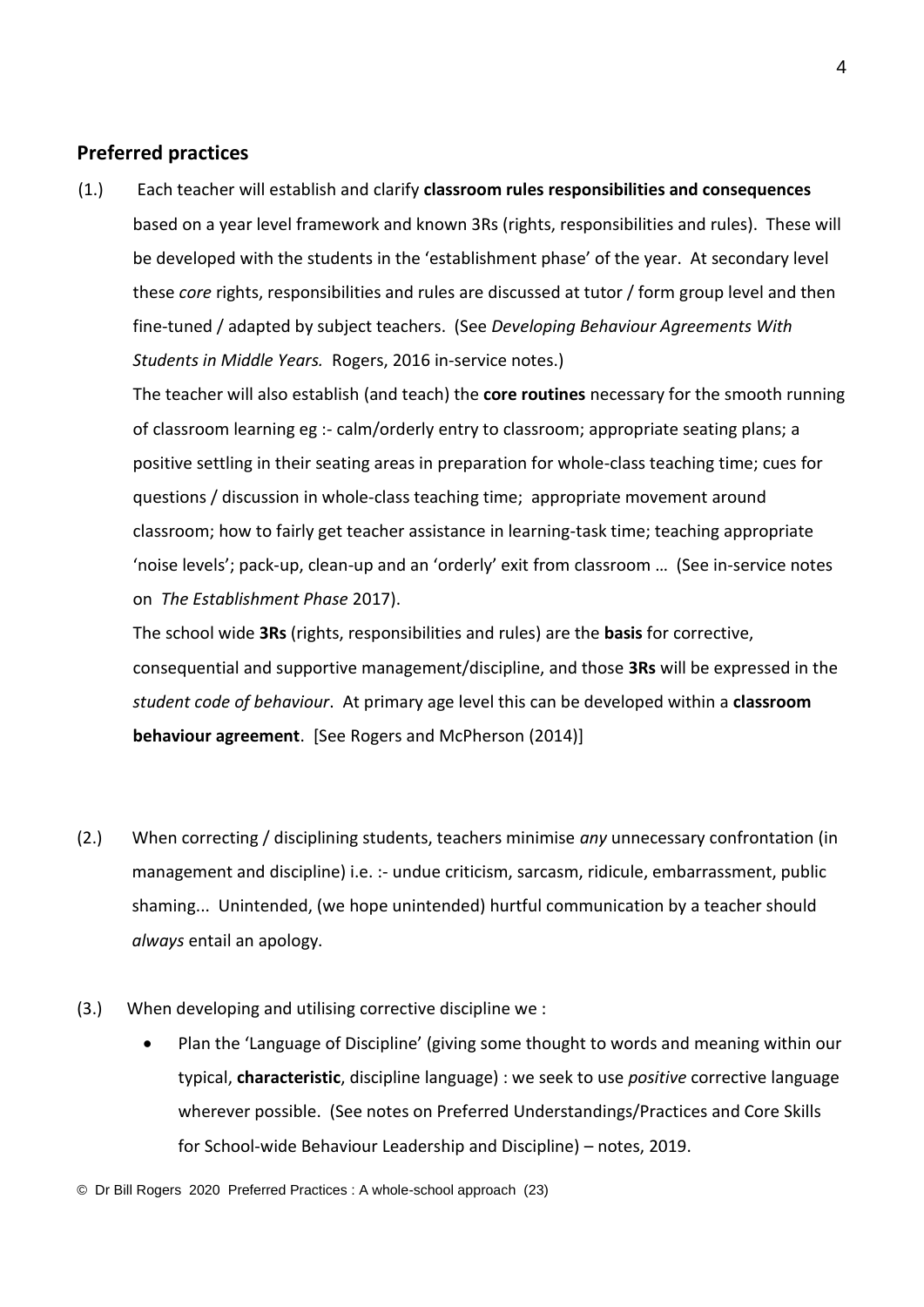- Balance 'Language of Discipline' with 'Language of Encouragement',\*
- Use a least-to-most intrusive intervention approach when managing and disciplining individuals and groups ; becoming 'more intrusive' only as is necessary. This means becoming appropriately assertive where necessary (it does not mean becoming hostile, mean-spirited or verbally aggressive). It also means appropriate use of *directed* choices and directed consequences (always within the rights/rules framework).
- (4.) In addressing distracting and disruptive behaviours we seek to keep the focus of our discipline directed to the 'primary behaviour' or 'primary issue' (wherever appropriate and possible) (Rogers, 2011). We avoid arguing or debating re : a student's 'secondary behaviours' (the sigh, the pout, the frown, the eyes-to-ceiling, the sulks ...) or 'side issues' and 'last word' .... *Where necessary* –and where possible – we direct the student aside from their peers and in a heated conflict situation we always allow cool-off time (this may occasion formal time-out for the student).

Some behaviour consequences will need to be deferred until after 'cool-off' time. We need whole-school clarity *for all uses of informal and formal time-out procedures* (see Preferred Practice 8).

(5.) Establish a year level approach to the use of behaviour consequences for common rulebreaking behaviours and behaviours that infringe on others' rights. We emphasise reparation, restitution and reconciliation as the norm. There is also a degree of seriousness in the application and kind of behaviour consequences used say between 'homework not done' and bullying. Bullying is an extremely serious behaviour and the school's consequences should reflect that.

© Dr Bill Rogers 2020 Preferred Practices : A whole-school approach (23)

<sup>\*</sup>See the in-service notes on *The Language of Encouragement,* 2019.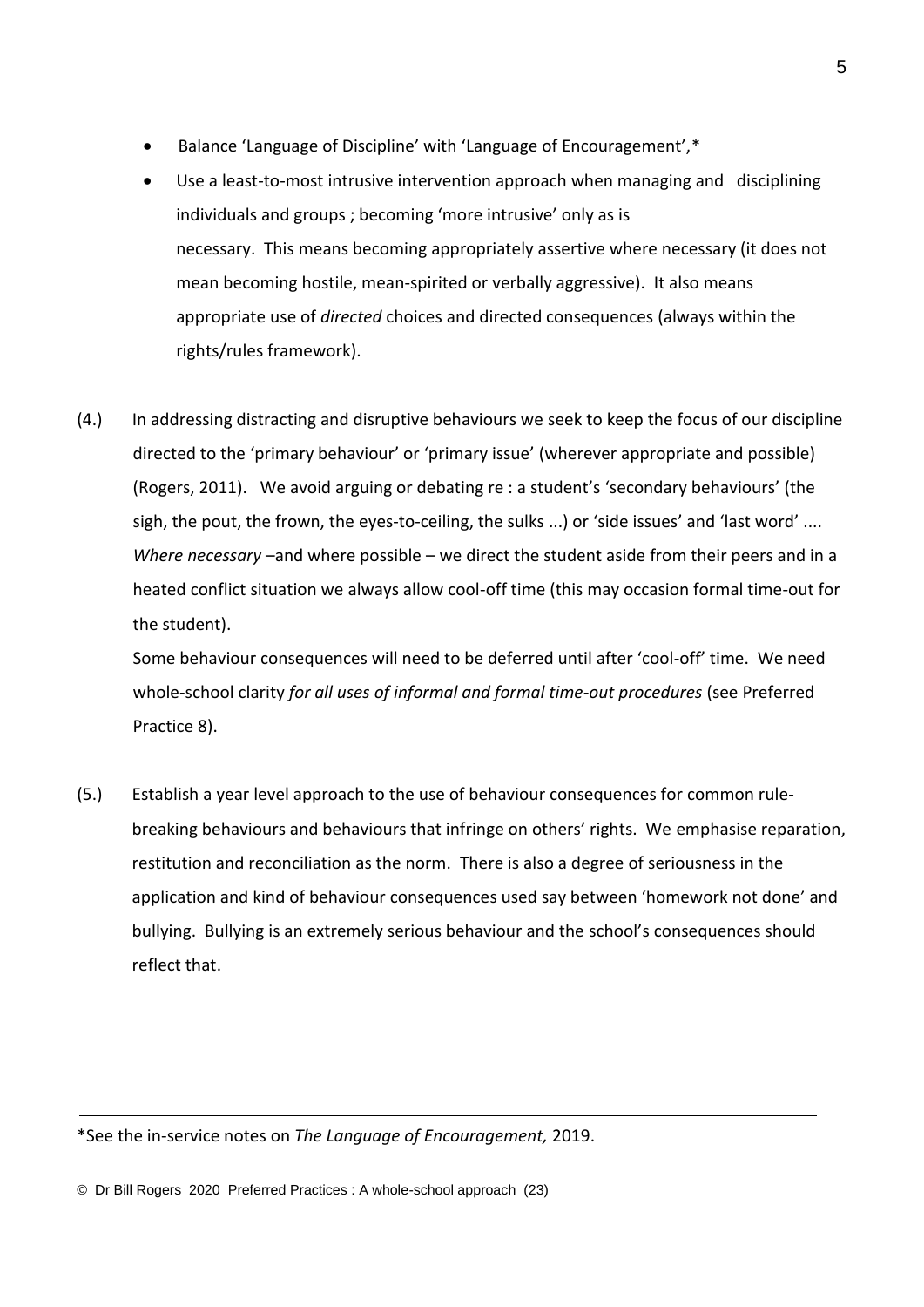Distinguish between 'negotiable' and 'non-negotiable' consequences. Non-negotiable consequences are *school-wide* and address issues such as drugs (including smoking); any form of bullying; threats, aggression (verbal or physical) and violence. In 'negotiated' consequences we use *any* one-to-one follow-up with a student/behaviour interview or detention time to *raise a student's awareness* about their behaviour (and how it affects others' rights, including the teacher). We do this through key questions that enable a student's appropriate right of reply and an expectation of supported restitution where possible, see questions below ...). When applying behaviour consequences we emphasise the fair, and reasonable, *certainty* of the consequences rather than merely the severity of the consequences; we remember to always keep the fundamental respect intact when *applying the consequence*. When establishing behaviour consequences we try – where possible – to gain a **relatedness** between the disruptive behaviour and the consequential outcome. Where appropriate we should ask the student what they think they should do to address their behaviour (in question). The sorts of questions we ask are :

- What happened (regarding your behaviour?);
- What rule (or right) was affected by your behaviour?;
- What is your 'side of the story' ...? (a basic right-of-reply question);
- What can you do to make things better? fix things up? repair/rebuild?;
- How can I help?

At the school wide level employ **degrees of seriousness** with respect to behaviour consequences (especially detention practices) eg as with the behaviours that occasion nonnegotiable consequences.

- (6.) Consciously 'separate' the distracting, disruptive, offending behaviour 'from' the student. This is not easy in practice; it is fundamentally about the way we treat the student when we have to discipline (particularly with respect to behaviour consequences).
- (7.) Actively promote positive behaviours with all students through verbal, relational and appropriate symbolic encouragement. Consider the range of possible 'incentives' and public recognition programs (beyond academic 'achievement') – as distinct from *rewards* for responsible, co-operative, behaviour.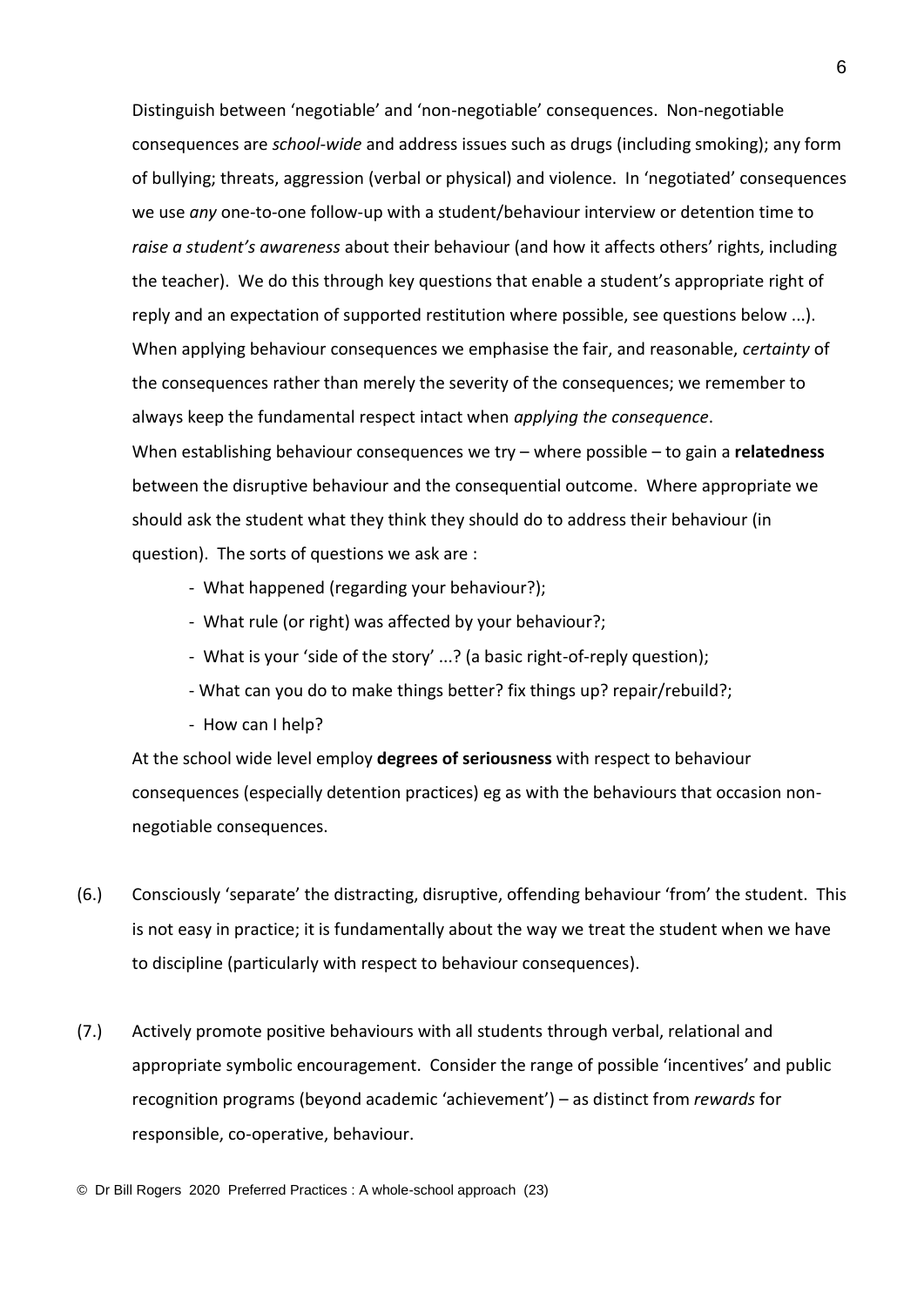**Regular use of** *descriptive* **feedback and encouragement should be the norm in our day-today teaching.**

(8.) 'Exit' and 'time-out' procedures : - All teachers work together to establish appropriate year level, and school wide, due processes for exit, time-out and follow-up of any students whose distracting, disruptive or dangerous behaviour has necessitated 'exit' from the classroom. Eg :- **persistent** disruptive behaviours and refusal to work within the fair rules and within reasonable teacher direction; safety concerns; verbal abuse; aggressive behaviour. Address fundamental questions with regard to time-out policy and practice such as : *How* do we respectfully – and decisively – direct a student from the classroom to supervised timeout?, *To whom*?, *What happens* when the student refuses to leave the classroom and go to the time-out area?, *Where* do they go for time-out?, *Who supervises* ...? *What happens* to/with the student *during* time-out? *How long* should the student stay in time-out?, On what basis does the *student re-negotiate entry back* to the classroom that day?

**Class/subject teachers are – primarily – responsible for follow-up of any time-out consequences (with support of senior colleagues).** 

Emphasize the crucial importance of re-establishing working relationships and reconciliation between the teacher who initiated time-out and student(s) concerned. Avoid holding grudges with the student with whom we have had to apply the behaviour consequences ... (tempting as that may be!). Where the relational / conflict issues are serious, use supporting mediation for resolution and restitutional outcomes (from other colleagues with skill and experience in mediation/restorative practice). (See *Establishment Phase* notes, 2019). Where necessary – and where possible – involve parents (case-by-case), through diaries, phone calls, parent/teacher conference (let them know positive outcomes too!).

• Clarify **roles** in the discipline/pastoral sense (ie of class/subject teacher through to principal).

Establish clear communication processes for follow-through of the more serious and persistent discipline incidents. It is important, however, that the grade teacher, or subject teacher, be **directly (and supportively) involved** in the follow-up and follow through of disruptive and challenging behaviour by any student. **<sup>3</sup>**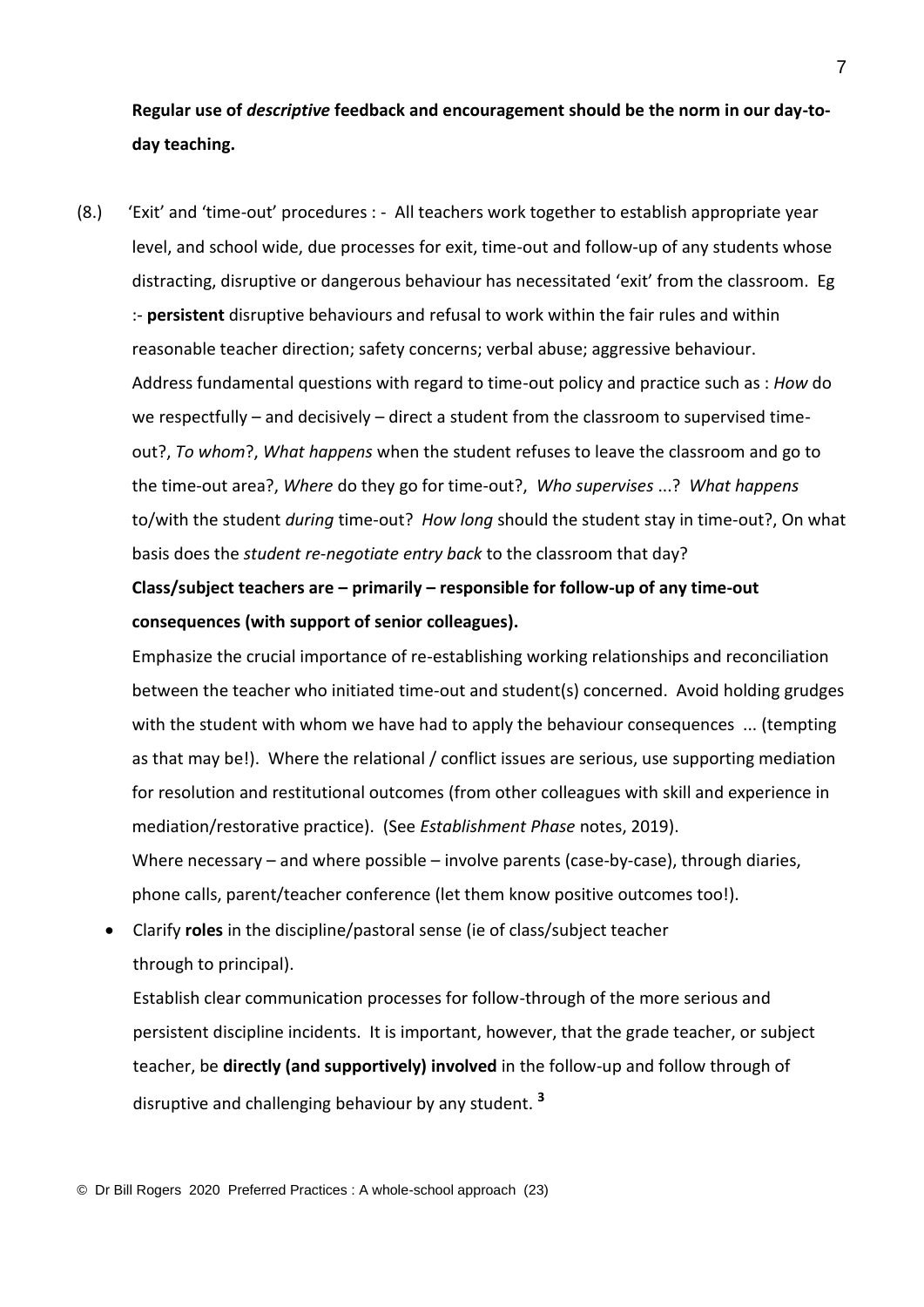- Emphasise collegial responsibility of duty-of-care management *school-wide* : 'relaxed vigilance' in out-of-class contexts :- corridors, playground, lunch supervision, bus-supervision, after-school supervision. It will help to have a *school-wide plan* for such duty-of-care management rather than leaving such management merely to professional discretion, (see *Playground Supervision notes,* 2019)*.*
- Most of all, we need to build and utilise a supportive colleague culture for problem-solving and 'structural' / policy support. Colleague support is essential in the management of challenging student behaviour and students with emotional and behavioural disorders. The 'hard class syndrome' and playground supervision are also crucial areas that benefit from focused colleague support (both moral support and organised, planned, practical support options).

These preferred practices, and shared expectations, need to be expressed in a common policy schoolwide :-

- (i) with a common discipline framework at the **classroom** level;
- (ii) a common 'duty-of-care' framework (ie : in non-classroom settings) eg corridors, playgrounds, lunch supervision, wet-day, bus supervision and out-of-school (eg excursion ...).
- (iii) **due processes for consequences, counselling and individual behaviour support plans** for long-term behaviour change with students who have on-going patterns of disruptive / challenging behaviours.

See framework over page.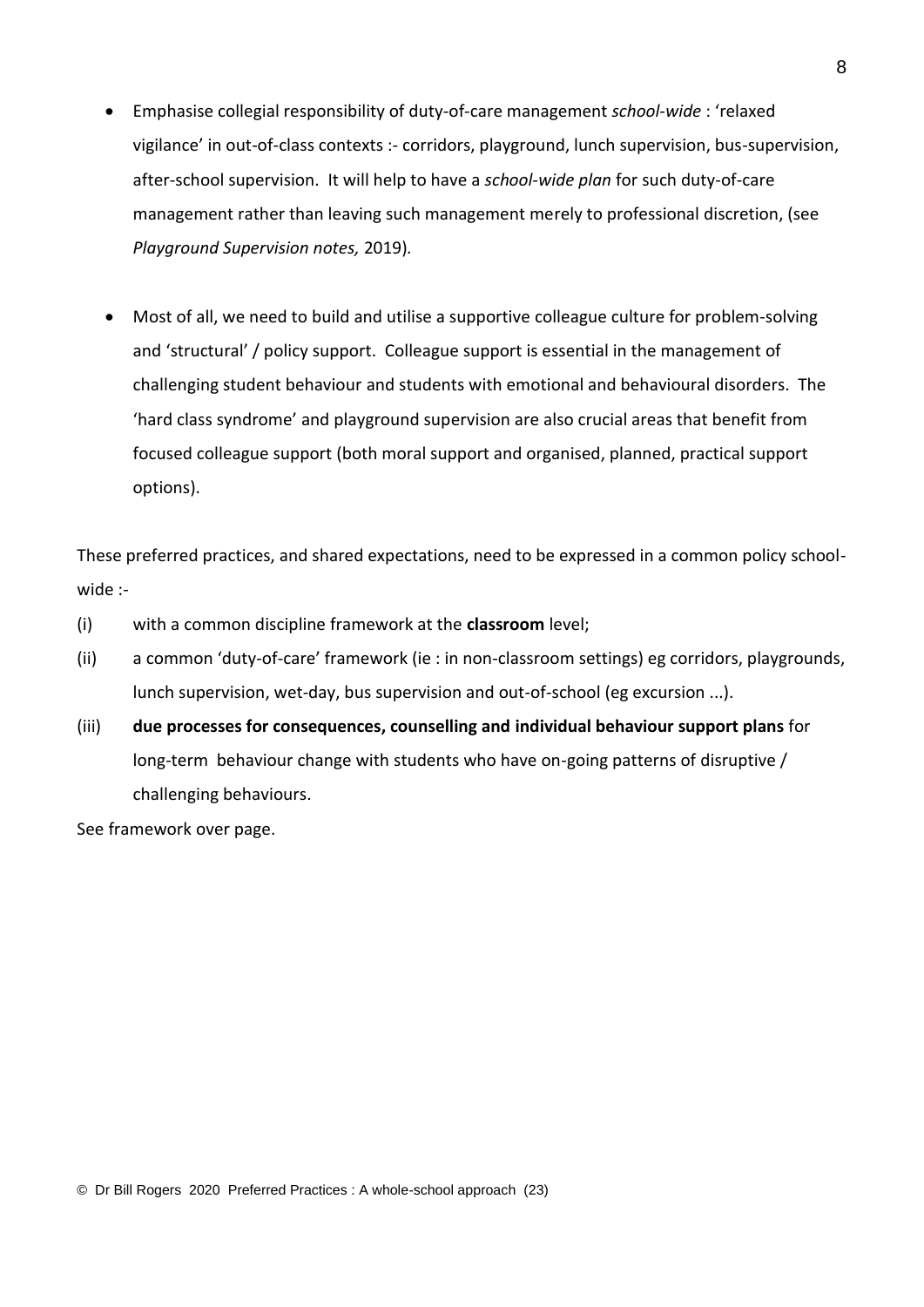### *BEHAVIOUR MANAGEMENT : A WHOLE-SCHOOL FRAMEWORK*

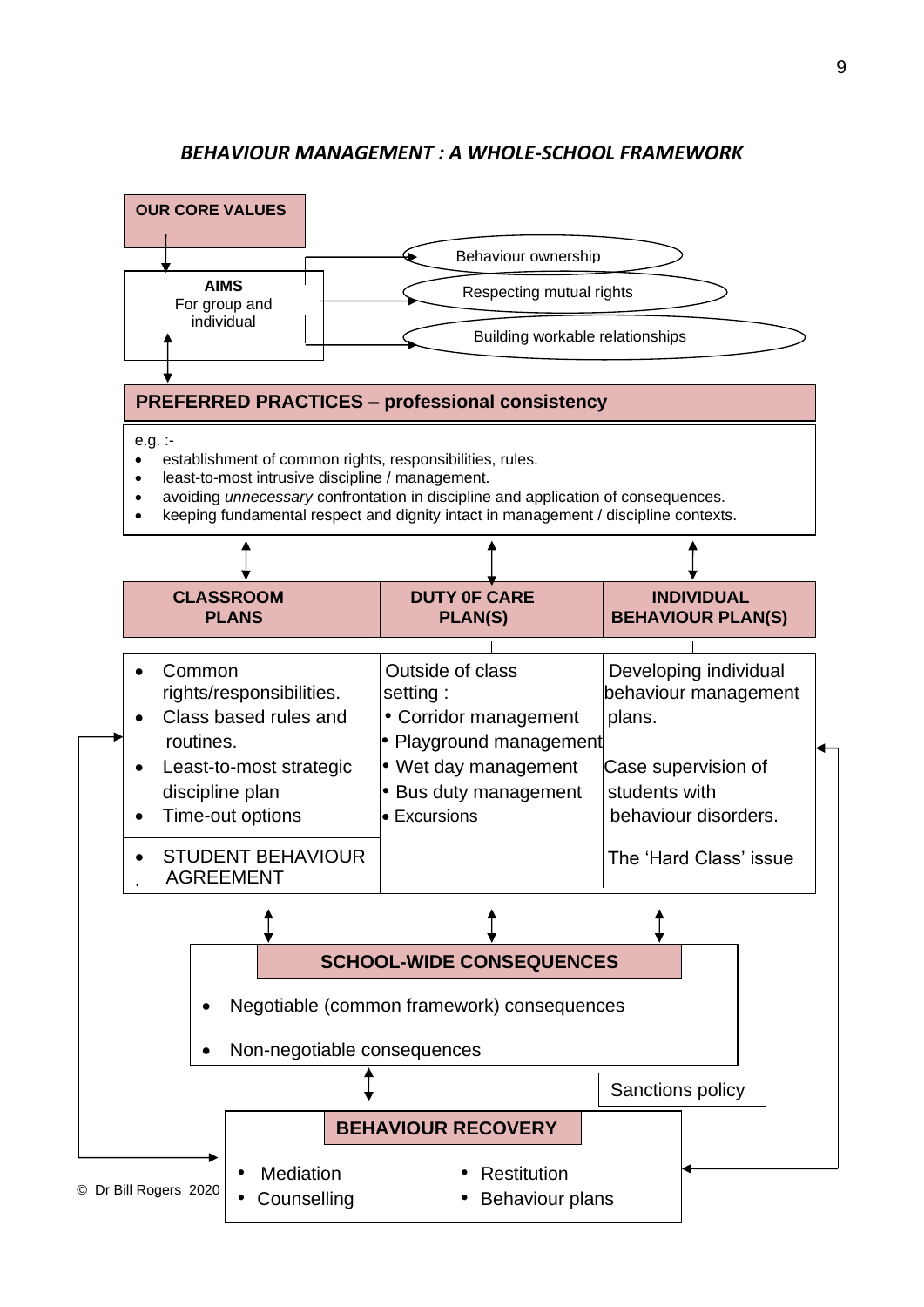#### **End notes**

- 1. Interrogative questions ("Why are you …?" or "Are you …?") are the least helpful questions to ask in a *discipline* context (particularly in front of a student's peers). (See Rogers, 2011).
- 2. *Classroom Behaviour* Bill Rogers Published by Sage Publications, London. Major 4<sup>th</sup> Edition (2015).
- 3. See notes on '*Establishment Phase (Practices and Skills*)' (2019).

#### **References**

ROGERS, B. (2006) *Behaviour Management : A Whole-School Approach.* Sydney: Scholastic Books. 2<sup>nd</sup> edition. (In the U.K. London: Sage Publications, 2006. 2<sup>nd</sup> edition 2006.)

- ROGERS, B. (2006) *Cracking the Hard Class. Strategies for Managing the Harder Than*  Average Class. Sydney: Scholastic Books. 2<sup>nd</sup> edition (In the U.K. London : Sage Publications, 2 nd edition 2006.)
- ROGERS, B. (2011) *You Know the Fair Rule and Much More* : *Strategies for making the*  hard job of discipline in schools easier. 3<sup>rd</sup> Edition Melbourne : Australian Council for Educational Research. (In the U.K. London : Pearson Education.)
- ROGERS, B. (2015) *Classroom Behaviour : A Practical Guide to Effective Teaching,*  Behaviour Management and Colleague Support 4<sup>th</sup> Edition London: Sage **Publications**

See also ancillary in-service notes :

- *Establishment Phase (Practices and Skills).* (2019).
- *Student Behaviour Agreements : Middle school years (2016)*

Dr. Bill Rogers is a teacher, education consultant and author. He conducts in-services and seminar programmes across Australia, New Zealand, Europe and the U.K. in the areas of behaviour management, effective teaching, stress management, colleague support and teacher welfare. He has also worked extensively as a mentor-coach in classrooms; teamteaching in challenging classes in Australia and the U.K. {He is a Fellow of the Australian College of Educators and Honorary Life Fellow of Leeds Trinity University and Honorary Fellow at the Graduate School of Education, Melbourne University}.

\_\_\_\_\_\_\_\_\_\_\_\_\_\_\_\_\_\_\_\_\_\_\_\_\_\_\_\_\_\_\_\_\_\_\_\_\_\_\_\_\_\_\_\_\_\_\_\_\_\_\_\_\_\_\_\_\_\_\_\_\_\_\_\_\_\_\_\_\_